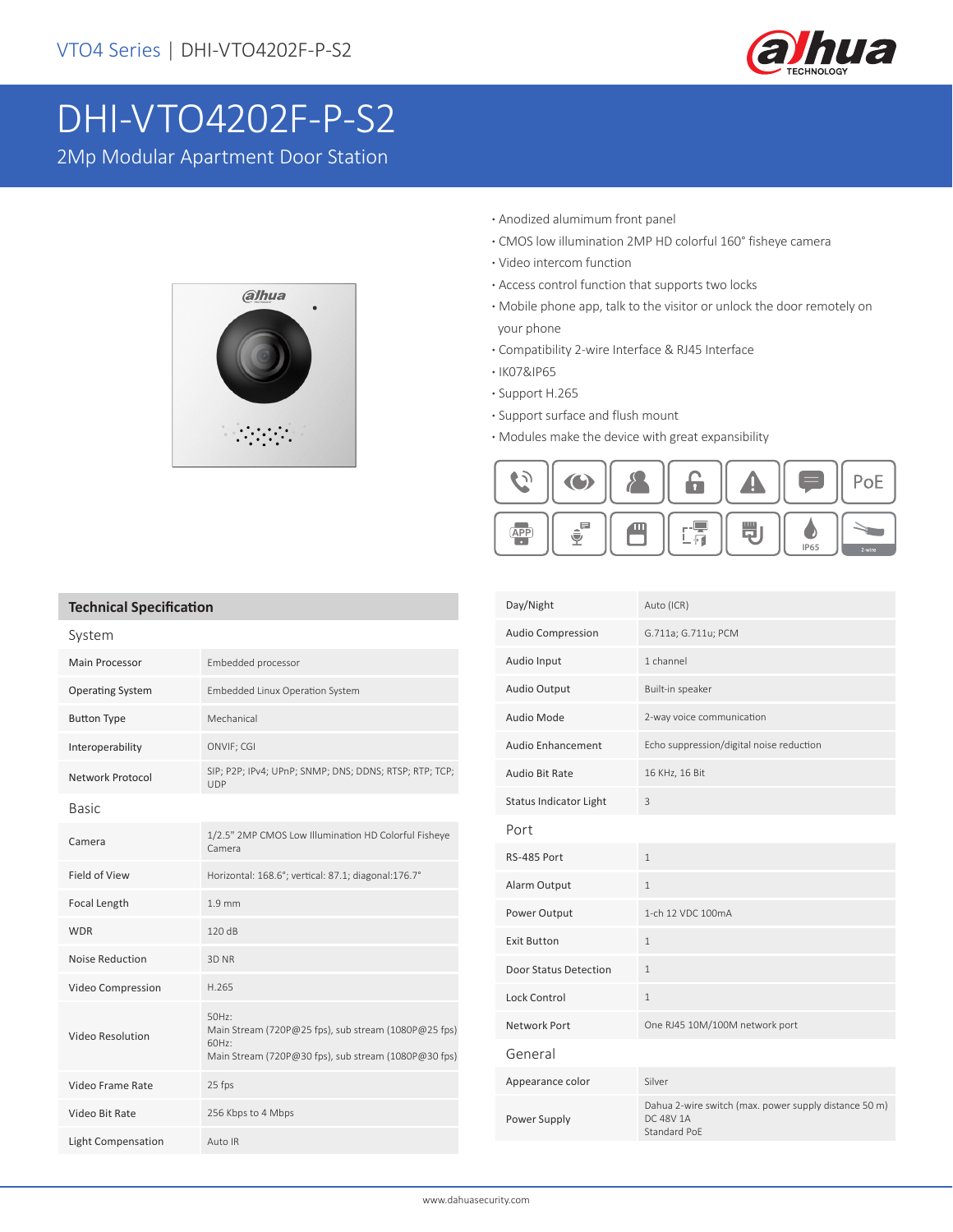# VTO4 Series | DHI-VTO4202F-P-S2

| Power Adapter                | Optional                                                                    |
|------------------------------|-----------------------------------------------------------------------------|
| Installation                 | Flush/surface mount                                                         |
| Certifications               | CE; FCC; UL                                                                 |
| Accessory                    | Flush/surface mount                                                         |
| <b>Product Dimensions</b>    | 100 mm $\times$ 100 mm $\times$ 36 mm (3.94" $\times$ 3.94" $\times$ 1.41") |
| Protection                   | IK07; IP65                                                                  |
| <b>Operating Temperature</b> | -30°C to +60°C (-22°F to 140°F)                                             |
| <b>Operating Humidity</b>    | 10%-90% (RH, non-condensing)                                                |
| <b>Operating Altitude</b>    | $0 m - 3000 m$                                                              |
| Power Consumption            | < 12W                                                                       |
| Net Weight                   | 0.35 kg (0.77 lb)                                                           |
| <b>Gross Weight</b>          | $0.4$ kg $(0.88$ lb)                                                        |

### **Ordering Information**

| Type               | Model             | Description                                                  |
|--------------------|-------------------|--------------------------------------------------------------|
| Modules            | DHI-VTO4202F-P-S2 | Camera module                                                |
|                    | DHI-VTO4202F-MB1  | One-button module                                            |
|                    | DHI-VTO4202F-MB2  | Two-button module                                            |
|                    | DHI-VTO4202F-MB5  | Five-button module                                           |
|                    | DHI-VTO4202F-MS   | Display module                                               |
|                    | DHI-VTO4202F-ML   | Indicator module                                             |
|                    | DHI-VTO4202F-MK   | Keyboard module                                              |
|                    | DHI-VTO4202F-MF   | Fingerprint module                                           |
|                    | DHI-VTO4202F-MR   | Card swiping module                                          |
|                    | DHI-VTO4202F-MN   | <b>Blank Module</b>                                          |
| <b>Accessories</b> | <b>VTM125</b>     | Two-modular mounting plate                                   |
|                    | <b>VTM126</b>     | Three-modular mounting plate                                 |
|                    | <b>VTM127</b>     | Two-modular mounting box                                     |
|                    | <b>VTM128</b>     | Three-modular mounting box                                   |
| <b>Rain Cover</b>  | VTM02R2           | Surface-mounted rain cover for one<br>2-module VTO4202F      |
|                    | VTM03R3           | Surface-mounted rain cover for one<br>3-module VTO4202F      |
|                    | VTM04R4           | Surface-mounted rain cover for<br>multiple 2-module VTO4202F |
|                    | VTM06R6           | Surface-mounted rain cover for<br>multiple 3-module VTO4202F |

# **Dimensions (mm[inch])**